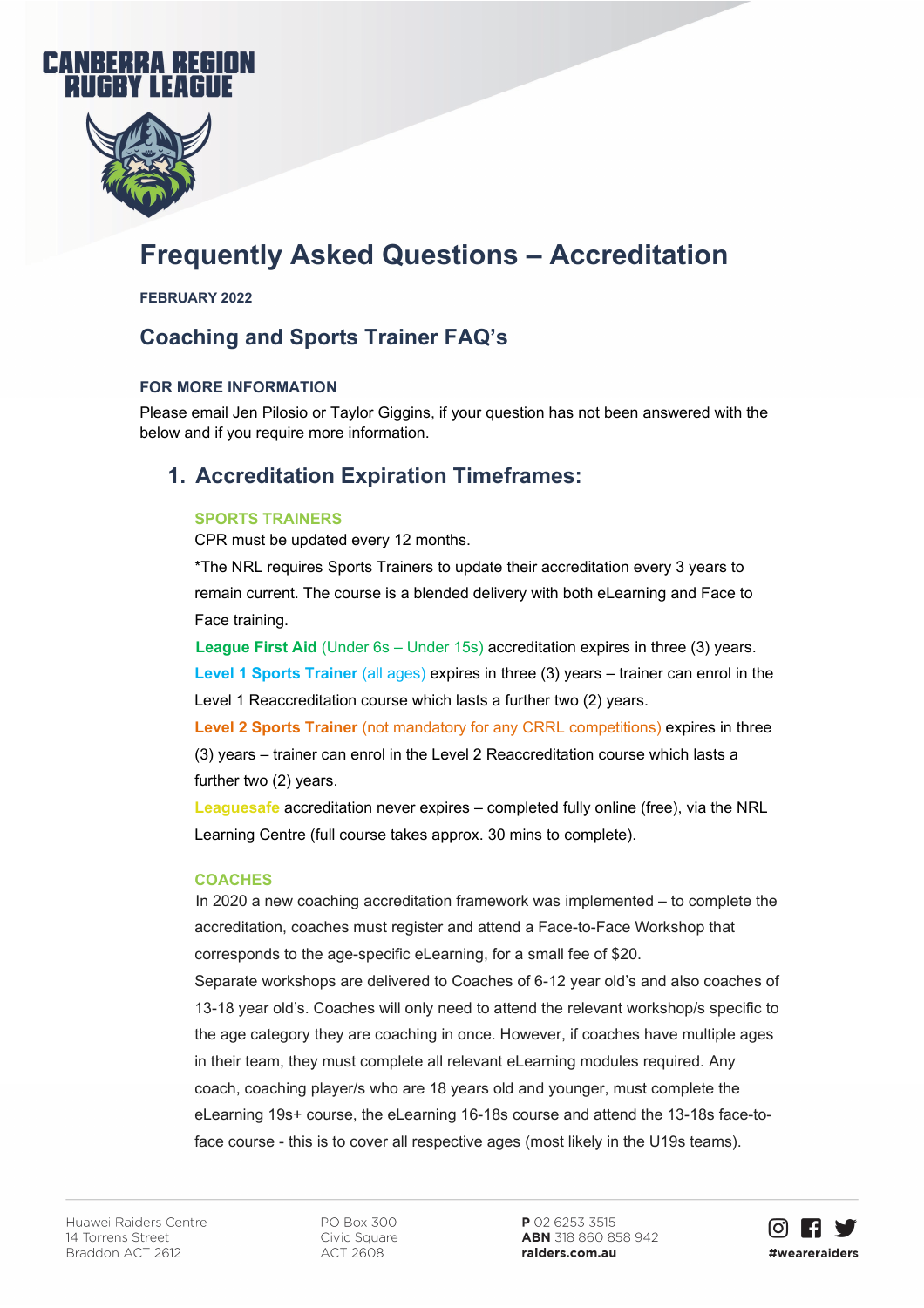



\*Note: Coaches coaching teams with all players who are 19 years + will only be required to complete the eLearning, attendance at a workshop is optional. Once both components have been completed no later than the 30th of June, coaches will be provided with a four (4) year accreditation. Coaches with expired accreditations will need to enrol in a coaching reaccreditation (online only) course for the age-specific group they are coaching.

Coaches who hold (valid) 'old' accreditations will still be legitimate until the expiry date, however they will be required to update these to the new Community Coach Accreditations once these expire (reaccreditation). Please see the following requirements for each age group below:

#### **Coaching Under 6-7's**

Coaches of this age group can hold a current Community Coach (6-7's) Accreditation, or a current Modified Games Coach (MGC), Club Coach (CC), Senior Club Coach (SCC), or High Performance Coach (HPC) Accreditation.

#### **Coaching Under 8-9's**

Coaches of this age group can hold a current Community Coach (8-9's) Accreditation, or a current Modified Games Coach (MGC), Club Coach (CC), Senior Club Coach (SCC), or High Performance Coach (HPC) Accreditation.

#### **Coaching Under 10-12's**

Coaches of this age group can hold a current Community Coach (10-12's) Accreditation, or a current Modified Games Coach (MGC), Club Coach (CC), Senior Club Coach (SCC), or High Performance Coach (HPC) Accreditation.

#### **Coaching Under 13-15's**

Coaches of this age group can hold a current Community Coach (13-15's) Accreditation, or a current International Games Coach (IGC), Club Coach (CC), Senior Club Coach (SCC), or High Performance Coach (HPC) Accreditation.

### **Coaching Under 16-18's**

Coaches of this age group can hold a current Community Coach (16-18's) Accreditation, or a current International Games Coach (IGC), Club Coach (CC), Senior Club Coach (SCC), or High Performance Coach (HPC) Accreditation.

PO Box 300 Civic Square **ACT 2608** 

P 02 6253 3515 ABN 318 860 858 942 raiders.com.au

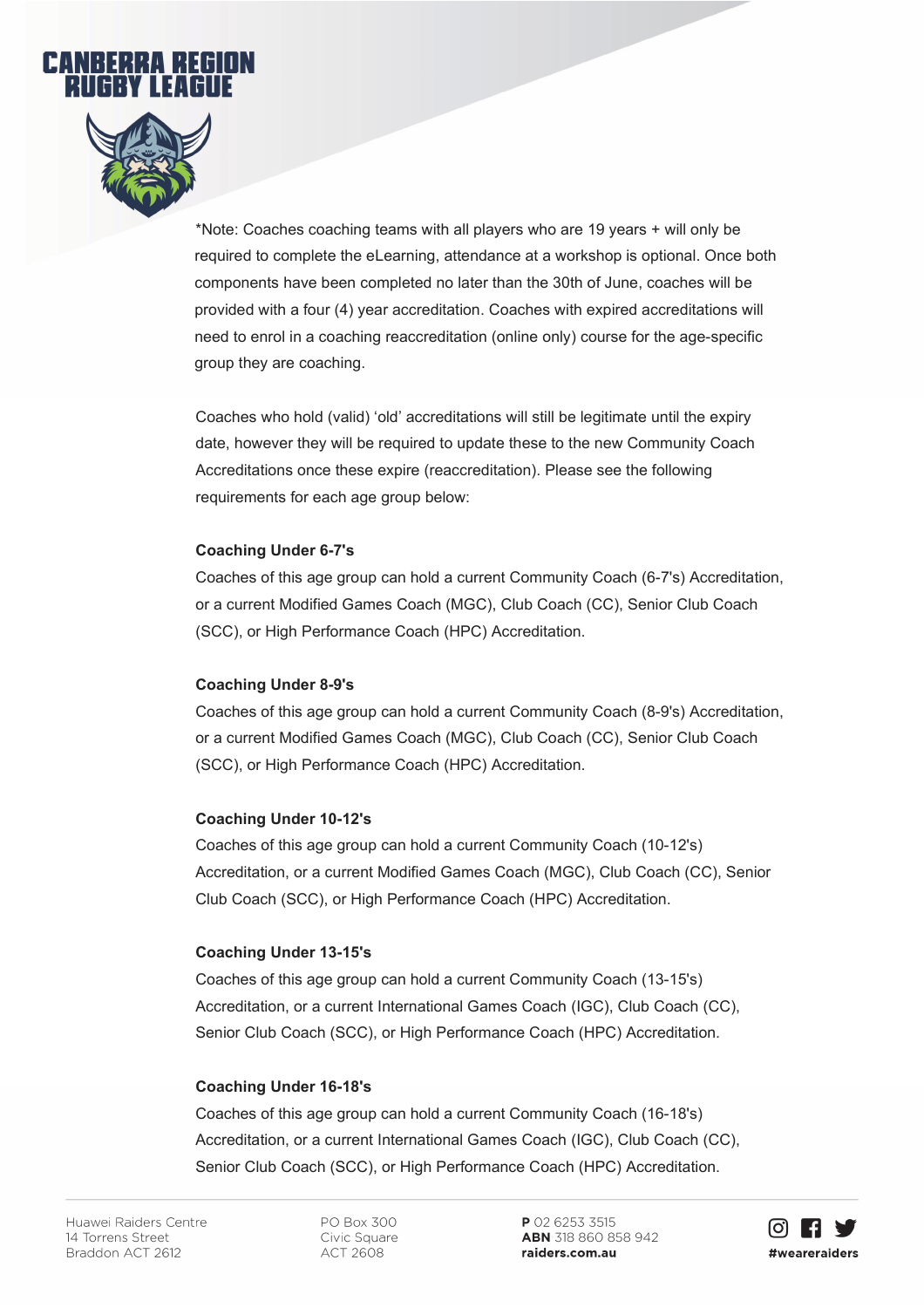



### **Coaching Under 19s+**

Coaches of this age group can hold a current Community Coach (19's+) Accreditation, or a current International Games Coach (IGC), Club Coach (CC), Senior Club Coach (SCC), or High Performance Coach (HPC) Accreditation.

### **Coaching League Tag**

Coaches coaching League Tag teams will have to complete the Coaching League Tag module in additional to holding one of the above coach accreditations.

### **2. Where do I find upcoming Sports Trainer and Coaching courses?**

You can find available courses on [learn.playrugbyleague.com,](https://learn.playrugbyleague.com/ilp/pages/catalogsearch.jsf?catalogId=1700&sidebarExpanded=true&q=*:*&rows=10) then filter by which location you wish to attend.

### **3. Who can apply for Recognition of Prior Learning (RPL)?**

People who already obtain a current CPR and current First Aid certificates can apply for an RPL – if approved, the person will need to complete online reaccreditation modules, and three (3) hours of face-to-face workshop learning. Some people may obtain their First Aid and CPR for work, this is recognised as Prior Learning.

[www.playrugbyleague.com/trainer/rpl/](http://www.playrugbyleague.com/trainer/rpl/) [www.playrugbyleague.com/trainer/rpl/rpl-form/](http://www.playrugbyleague.com/trainer/rpl/rpl-form/)

### **4. If you obtain your First Aid and CPR through work?**

If people obtain current first aid and CPR certificates for their workplace, they can apply for an RPL, by submitting their certificates online (as above). There are also considerations for Allied Health professionals.

# **5. Can't find your accreditation on your MySideline profile? Create a Support Ticket:**

If you have any questions or troubles regarding your accreditations and qualifications through MySideline, you can create an enquiry which the NRL Learn Support team can help you with. On the [NRL Learning Centre website,](https://learn.playnrl.com/ilp/pages/external-dashboard.jsf?faces-redirect=true&dashboardId=6) you can click the right hand bottom **green 'Help' button** which will prompt you to type in your enquiry once you've selected 'Help with Rugby League'.

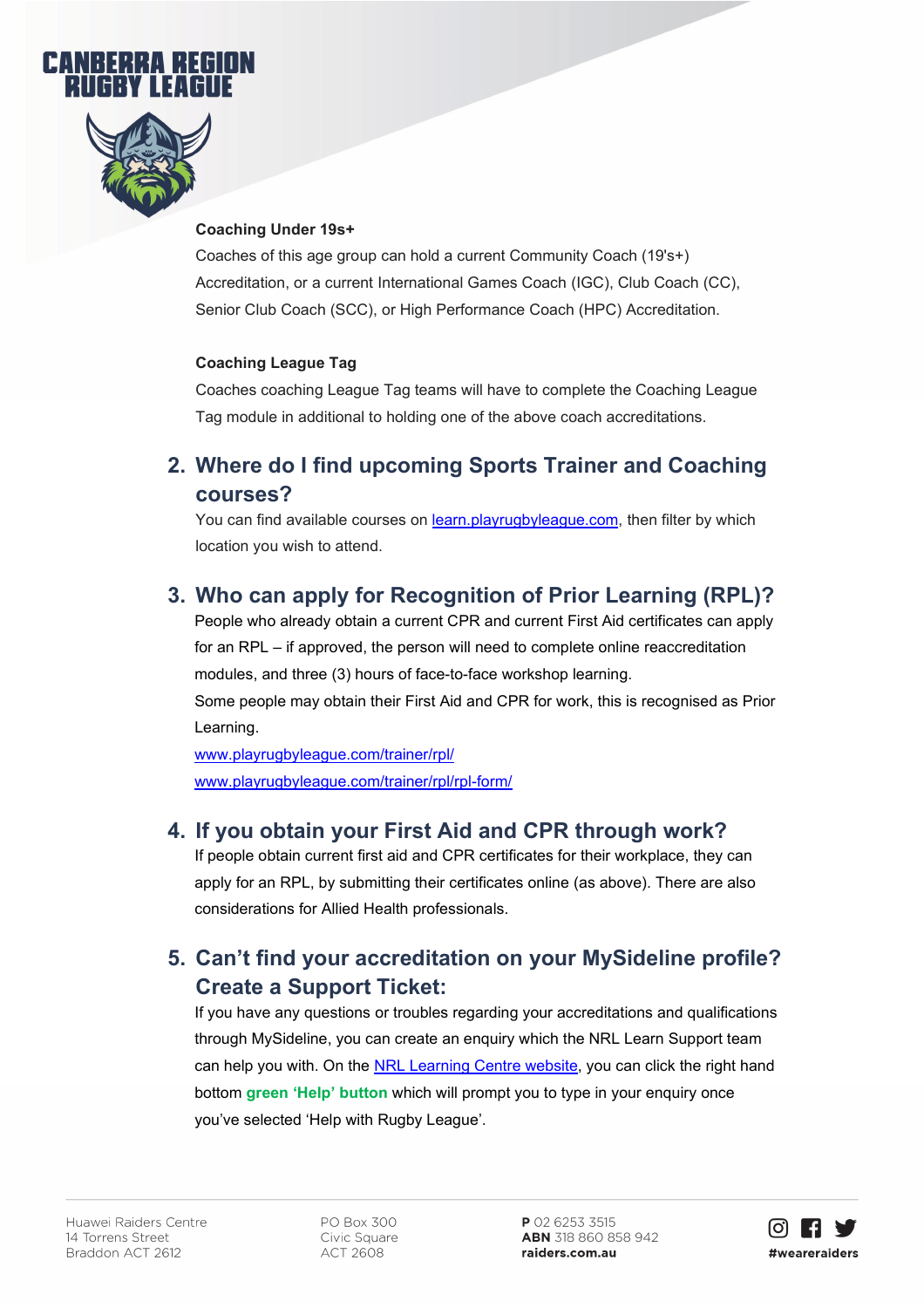





### **6. Sports Trainer Coloured Shirts:**

LeagueSafe – **Yellow** League First Aid – **Green** (Under 6s – Under 15s) Level 1 Sports Trainer – **Blue** Level 2 Sports Trainer – **Orange** 

# **7. How many Sports Trainers are needed per team at minimum?**

| Age    | <b>Minimum Personnel</b><br><b>Required for Contact Rugby</b><br>League                                | <b>Minimum Personnel</b><br><b>Required for League Tag</b>                                             | <b>Minimum Accreditation Required</b>                                                      |
|--------|--------------------------------------------------------------------------------------------------------|--------------------------------------------------------------------------------------------------------|--------------------------------------------------------------------------------------------|
| $U6-7$ | One (1) x First Responder for<br>up to four (4) matches being<br>played on an International<br>Field.  | One (1) x First Responder<br>for up to four (4) matches<br>being played on an<br>International Field.  |                                                                                            |
| U8-9   | One (1) x First Responder for<br>up to three (3) matches<br>being played on an<br>International Field. | One (1) x First Responder<br>for up to three (3) matches<br>being played on an<br>International Field. | • League First Aid; or<br>• NRL Level 1 Sports Trainer; or<br>• NRL Level 2 Sports Trainer |
| U10-12 | One (1) x First Responder per<br>match                                                                 | One (1) x First Responder<br>per match                                                                 |                                                                                            |
| U13-15 | One (1) x First Responder per<br>team for each match.                                                  |                                                                                                        |                                                                                            |
| $U16+$ | One (1) x First Responder per<br>team for each match.                                                  | One (1) x First Responder<br>per team for each match.                                                  | • NRL Level 1 Sports Trainer; or<br>• NRL Level 2 Sports Trainer.                          |

\*U6-9s games may also be played concurrently on Mod or Mini fields as well as International size.

\*Refer to the CRRL On-field guidelines (Juniors or Seniors) for the maximum number of sports trainers allowed per team per game. (Found in the CRRL Operations [Manual\)](https://www.raiders.com.au/siteassets/crrl/forms/operations-manual-2022.pdf)

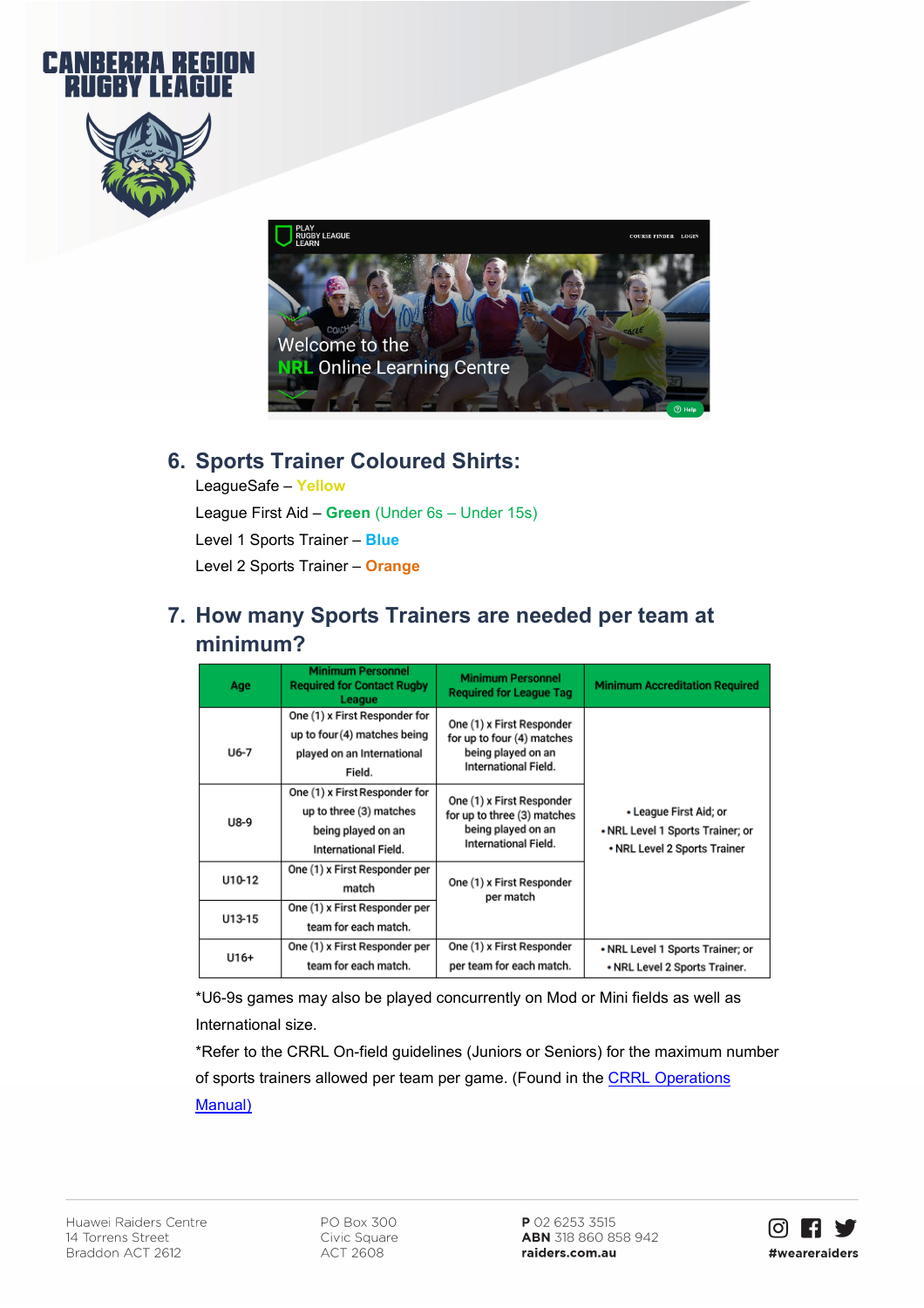



# **8. Require a refund for a course you've paid for?**

If you have paid for a course and then realise you do not require to attend the course, or you are unable to attend that particular course date – you will need to apply for a refund of the course, via the following link: [https://www.playrugbyleague.com/course](https://www.playrugbyleague.com/course-refund-request-form/)[refund-request-form/.](https://www.playrugbyleague.com/course-refund-request-form/)

### **9. Course crashing whilst completing online components?**

The course can be difficult sometimes when the WIFI or internet connection is not strong or secure. Change internet browsers (Chrome, Internet Explorer, Firefox, etc.) when the course continues to crash – this may occur during both coaching and sports trainer online modules.

# **10. Course not allowing you to continue through to the next module:**

Please make sure you participate in all videos, quizzes, questions, click boxes, etc. to move through the modules. This includes watching the full video, from start to complete end – the system will not recognise that you've listened and participated in all the content if you skip through sections.

### **11. Sports Trainer course content set up:**

Depending on how many people have registered to a course and if the course is held over two (2) full days or three (3) evenings, depends on how the course content will be structured. Generally speaking, use the following as a guide:

- Day 1:
	- o CPR Update
	- o First Aid components
	- o League First Aid components
- Day 2:
	- o Soft tissue injury management
	- o Strapping/taping

### **12. Accreditation communication from CRRL:**

Make sure all sport trainers have joined the CRRL Trainers Facebook group – this is where CRRL post updates regarding updated information for sports trainers and upcoming accreditation courses.